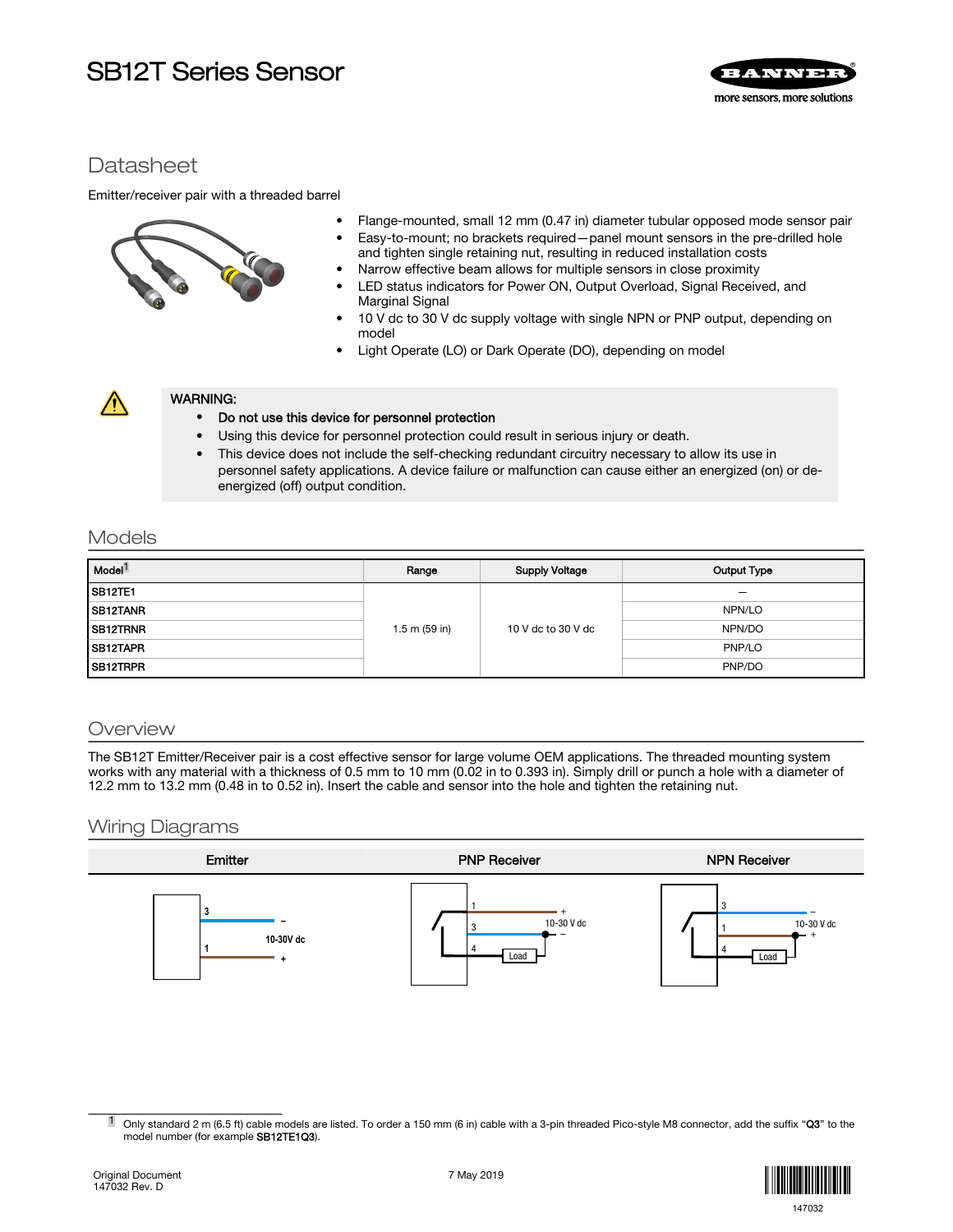## Specifications

#### Sensing Beam

880 nm Invisible IR beam

#### Sensing Range 1.5 m (59 in)

Supply Voltage

10 V dc to 30 V dc; less than 15 mA exclusive of load

## Supply Protection Circuitry

Protected against reverse polarity and transient over voltages

## Delay at Power-up

Less than 1 second

#### Output Configuration

One solid state output, NPN or PNP, depending on model

#### Output Rating

100 mA

OFF-state leakage current: < 10 µA ON-state saturation voltage: < 0.2 V at 10 mA; < 0.6 V at 100 mA

Output Protection Circuitry

Protected against output short circuit, continuous overload, and transient over voltages

#### Output Response Time

2.5 ms ON, 1.75 ms OFF

## Dimensions



## Beam Pattern



Figure 1. Effective Beam Ø: 8.3 mm

#### Repeatability

350 µs

#### Switching Frequency

235 Hz

#### Indicators

Green Power LED (emitter and receiver):

#### On indicates power on • Flashing indicates output short circuited (receiver only)

Amber Output LED (receiver only):

- On indicates light sensed
	- Flashing indicates marginal excess gain (1.0 to 1.5× excess gain)

#### Construction

ABS housing; polycarbonate lens; epoxy encapsulant, PVC jacketed cable

#### Environmental rating IEC IP67

Connections

2 m (6.5 ft) cable or 150 mm (6 in) cable with M8 threaded connection

#### Operating Conditions

–20 °C to +50 °C (–4 °F to +122 °F)

Certifications